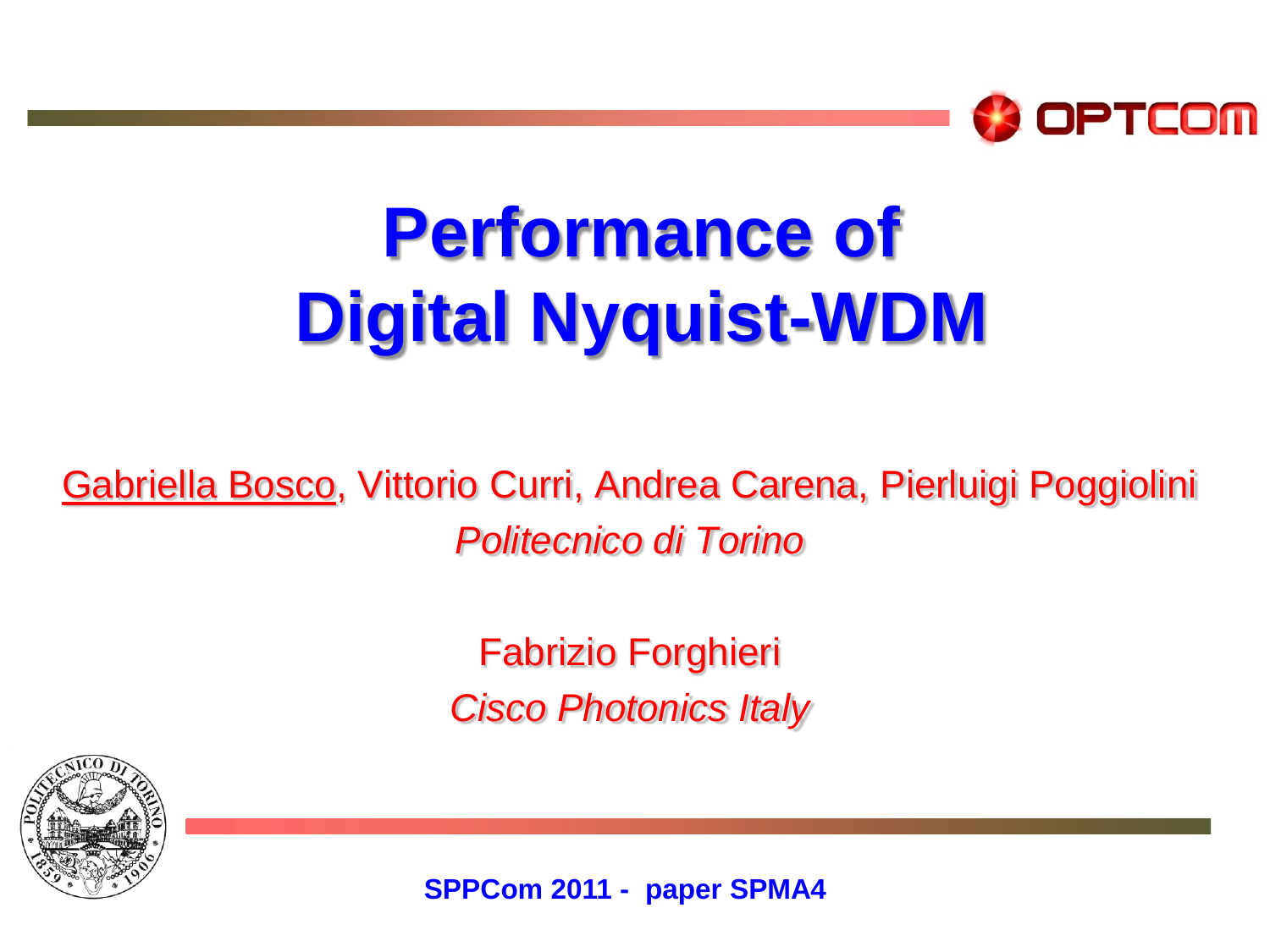

**Outline** OPTCOM

#### ▶ Nyquist-WDM

- ▶ Description of the technique
- **Motivations of this work**
- ▶ Generation of Nyquist-WDM signals in the digital domain
	- ▶ Ideal analog-to-digital conversion
	- ▶ Realistic analog-to-digital conversion
- ▶ Simulation results
	- ▶ System set-up description
	- ▶ Back-to-back results

#### Conclusions <sup>2</sup>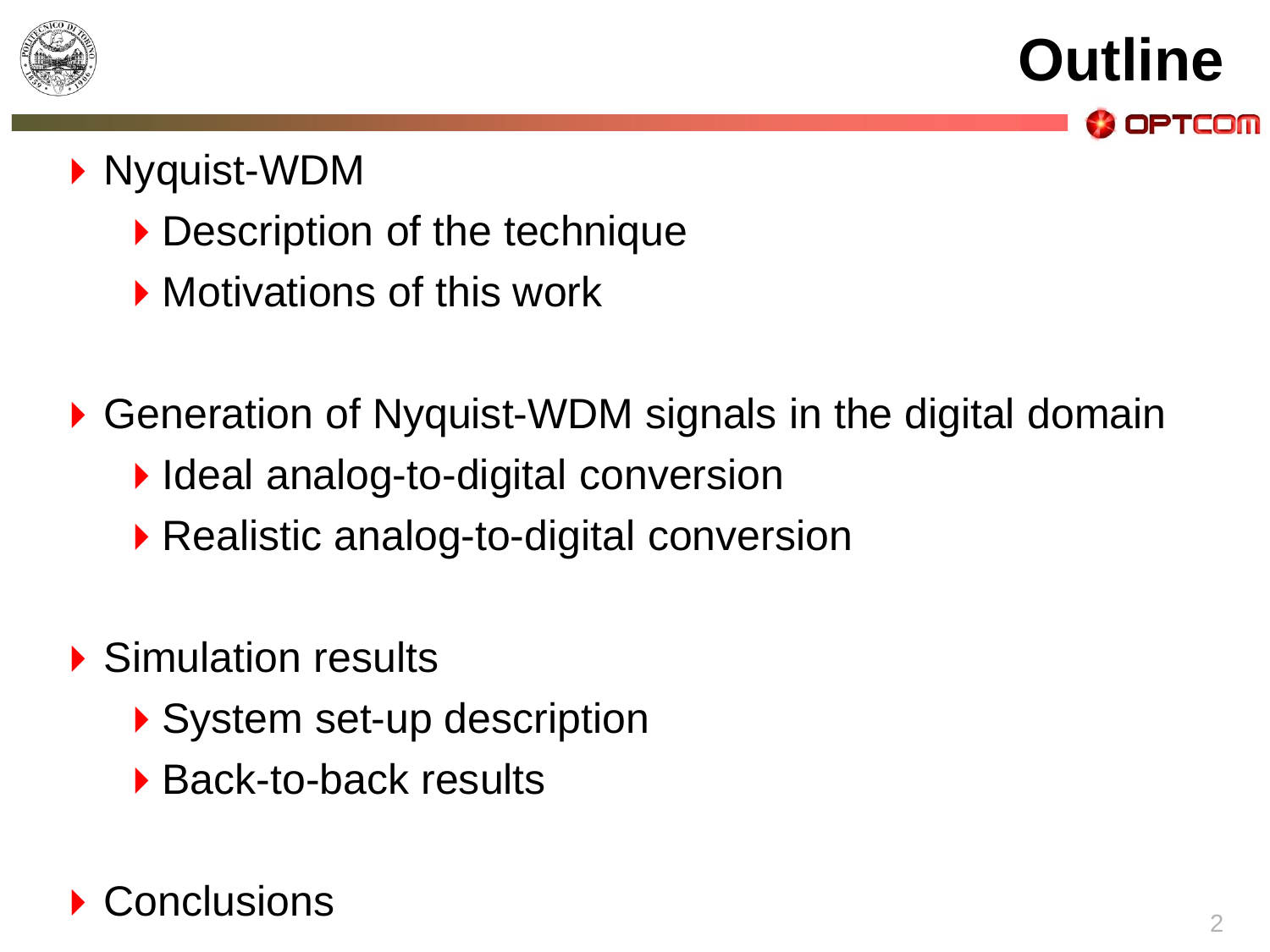

**Nyquist-WDM**

OPTCOM

- **N** "Nyquist-WDM" is a technique used to generate high spectral efficiency optical signals.
- $\blacktriangleright$  It is based on the idea of limiting the crosstalk between adjacent sub-channels by means of tight filtering at the transmitter:



▶ The ideal "Nyquist pulse" is designed in order to satisfy the Nyquist criterion for the absence of ISI.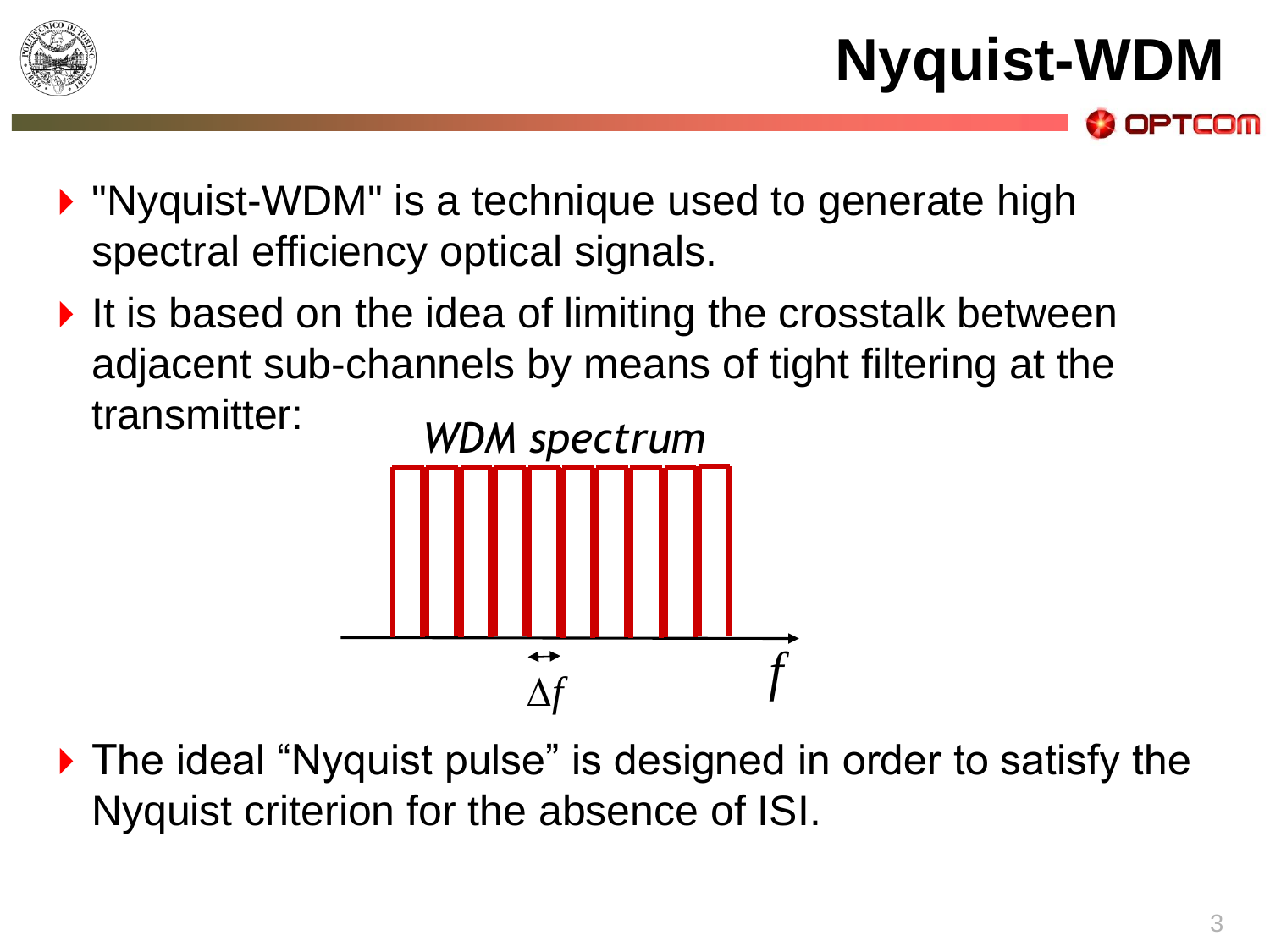

### **Spectral shaping: optical vs. digital**

- ▶ Tight spectral shaping can be performed:
	- **If** in the **optical domain**, through narrow transmitter (Tx) optical filtering



in the **digital/electrical domain**, combining digital signal processing (DSP) and digital-to-analog (D/A) conversion.

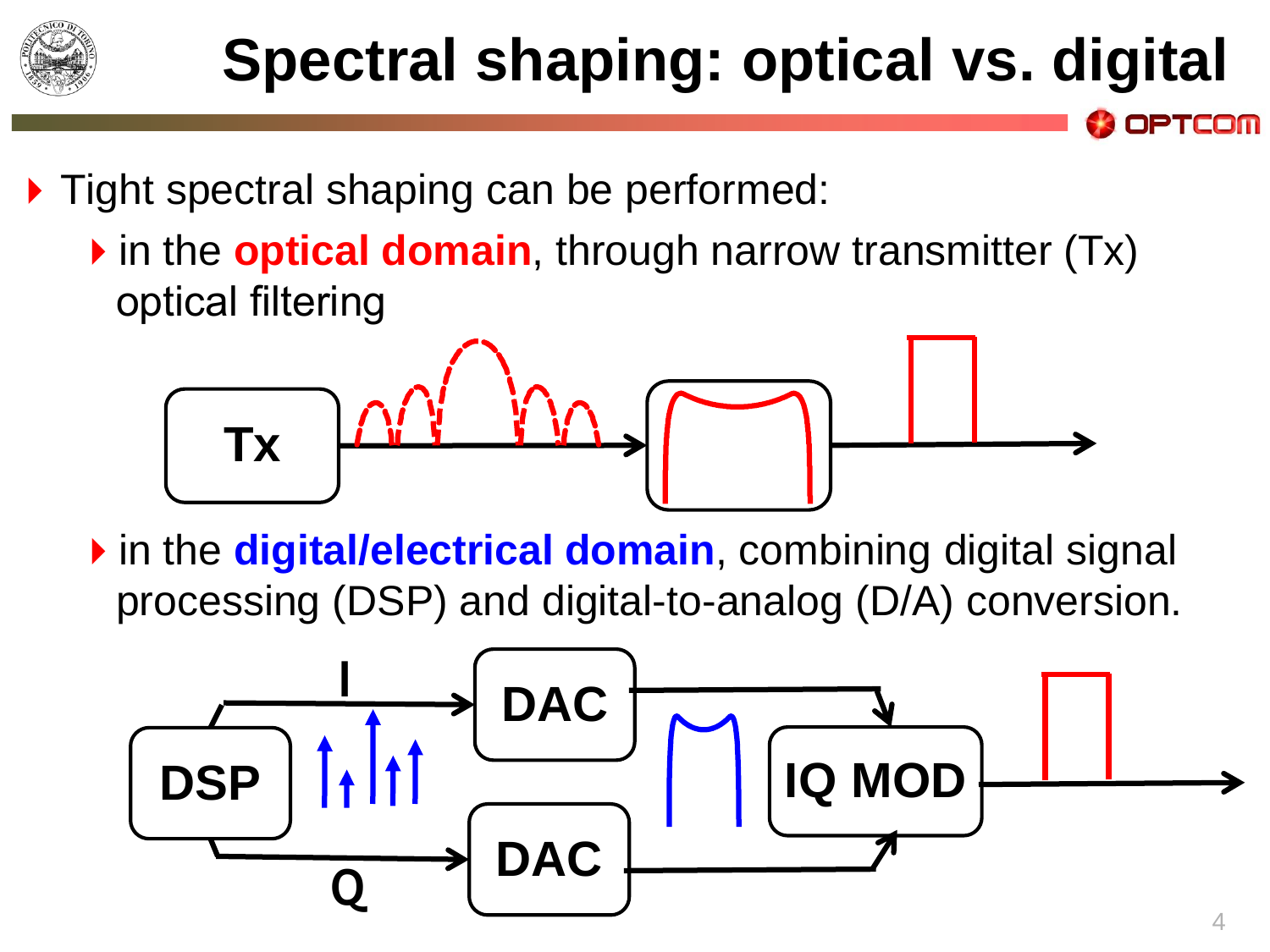

- $\blacktriangleright$  Ideally, both techniques can achieve the same ultimate performance (with an optimum "matched filter" receiver).
- ▶ What limits the performance is the "practical" implementation of the transmitter, i.e. how well the spectral shaping can be performed [\*].
- ▶ The goal of this work is to analyze the characteristics of Nyquist-WDM generated in the digital domain, taking into account the implementation characteristics of realistic D/A conversion:
	- ▶ Sampling speed
	- ▶ Bandwidth
- [\*] G. Bosco et al., "Investigation on the Robustness of a Nyquist-WDM Terabit Superchannel to Transmitter and Receiver Non-Idealities", ", ECOC 2010, paper Tu.3.A.4, Torino, Sep. 2010.

PTCOM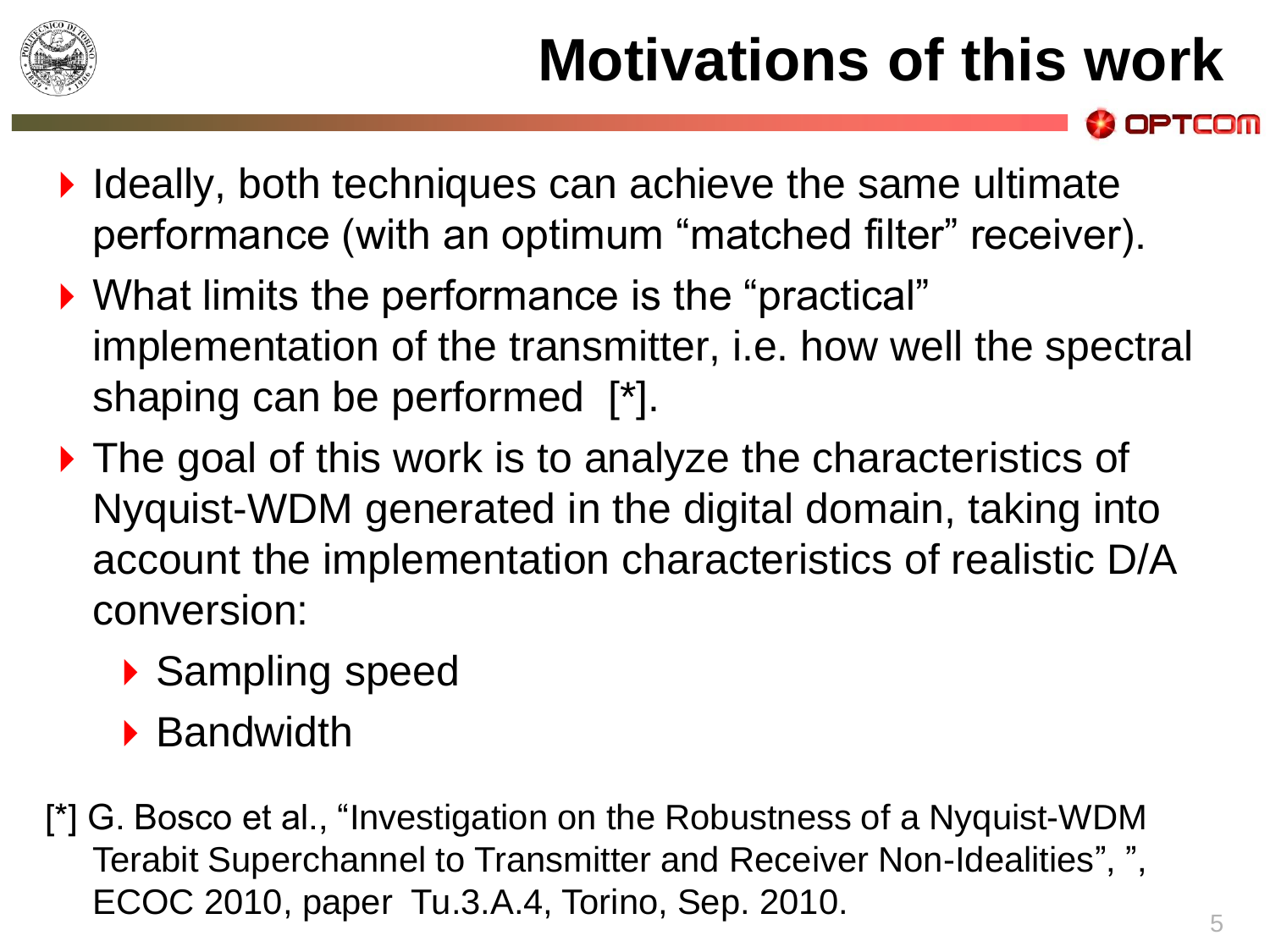

### **Ideal D/A conversion**

▶ The "Nyquist sampling theorem" states that any analog signal x(t), band-limited in [−W,W ], can be perfectly reconstructed from its samples provided that the sampling frequency  $f_{\text{samp}}$  is greater than 2 $\cdot$  W.



Reconstruction of the signal:



PTCOM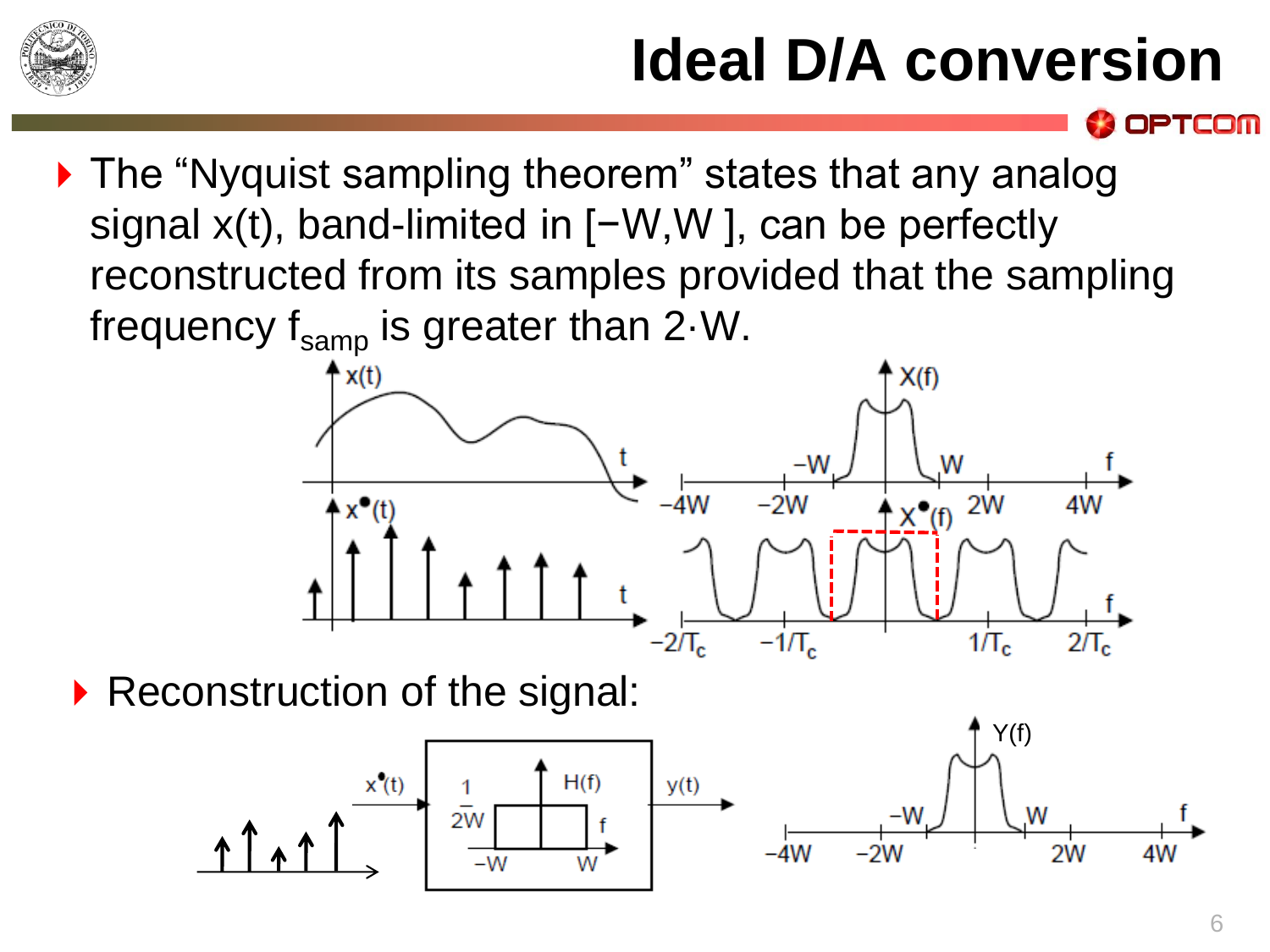

### **From ideal to realistic …**

▶ To generate a perfectly rectangular Nyquist spectrum a DAC is needed operating at a speed equal to  $R_s$  samples/s (i.e. 1 sample/symbol) and with a perfectly rectangular transfer function with bandwidth  $B_{\text{DAC}}=0.5\text{·R_s}$ 



▶ Today commercial DACs are characterized by a maximum sampling speed  $f_{\text{same}}$  around 24-30 Gsamples/s and a transfer function which is far from rectangular.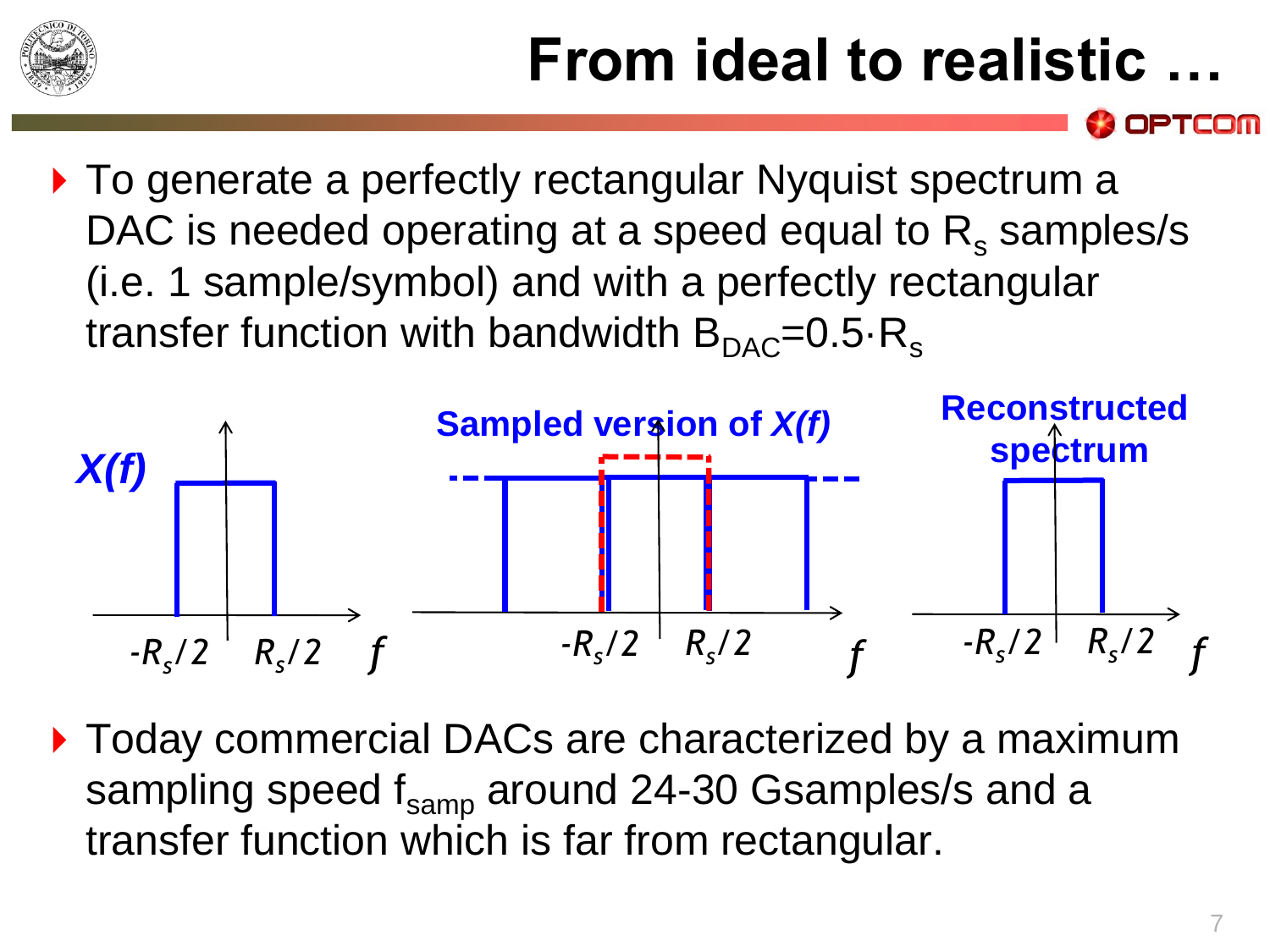

▶ In "real" DACs, the "sampled" version of the signal is not composed of a sequence delta functions, but it is generated by "sample&hold" circuits



▶ Moreover, the interpolating filter is not an ideal low-pass filter, but a realistic one



OPTCOM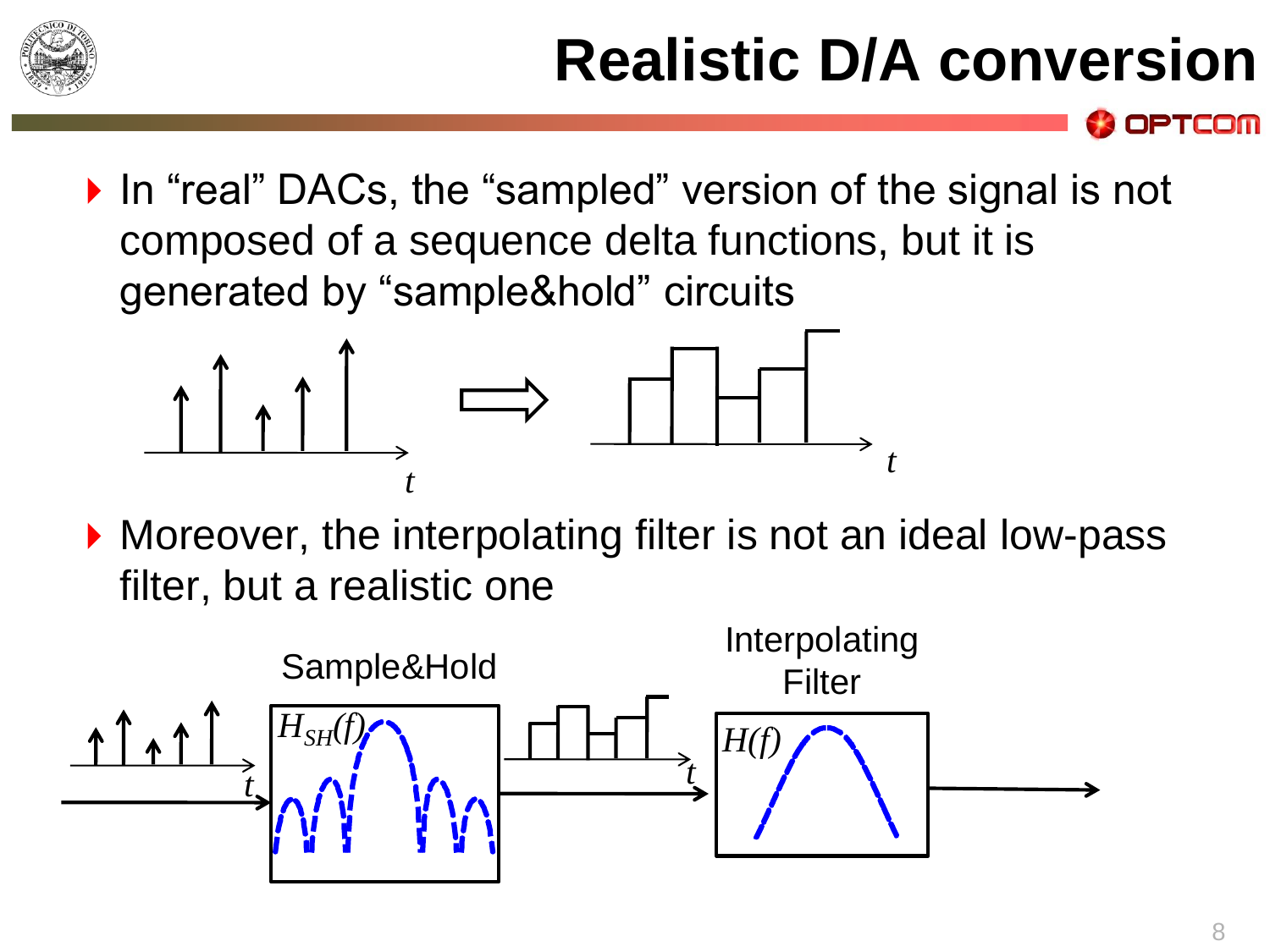

#### **Spectra evolution in the D/A process**

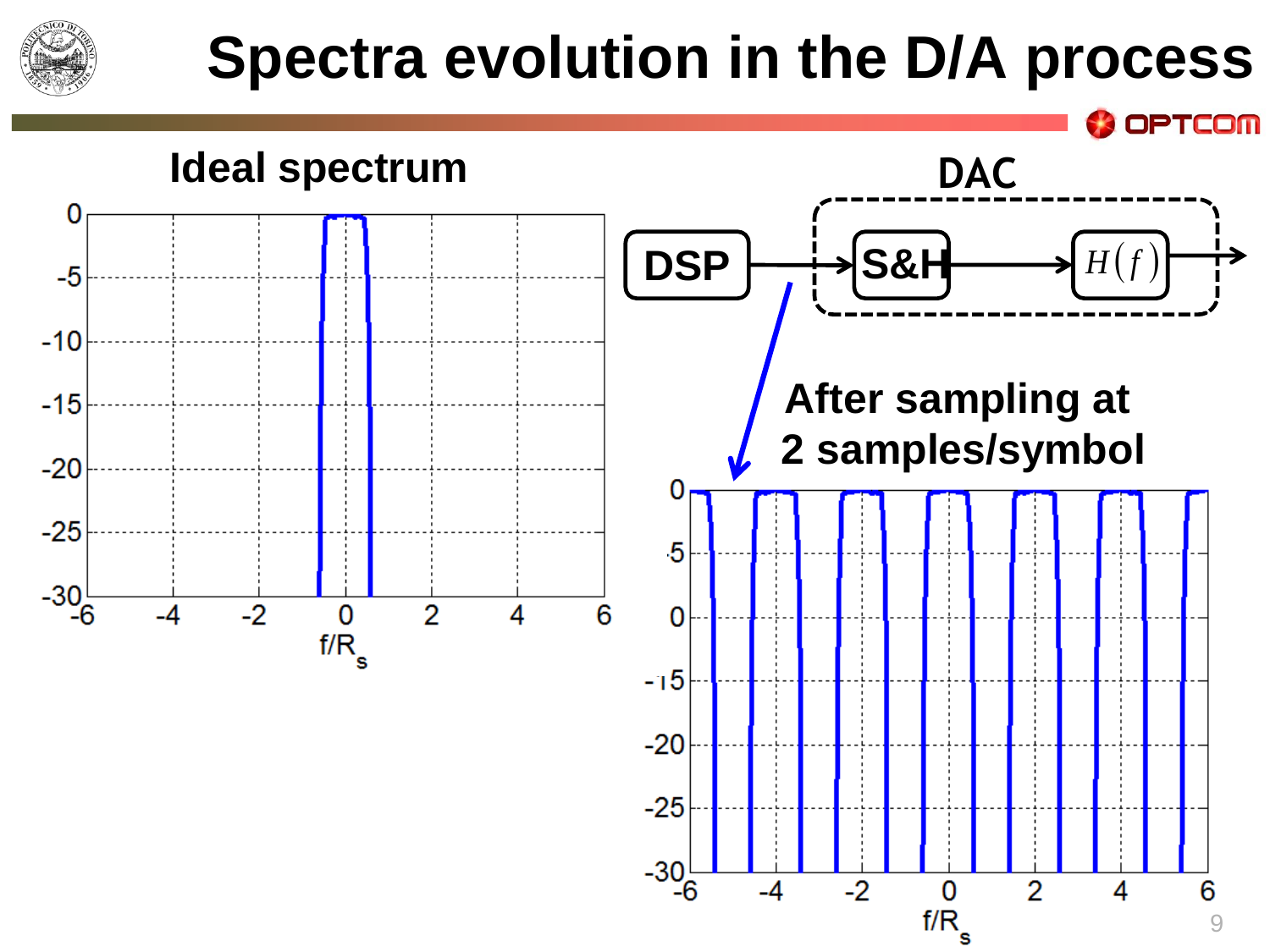

#### **Spectra evolution in the D/A process**

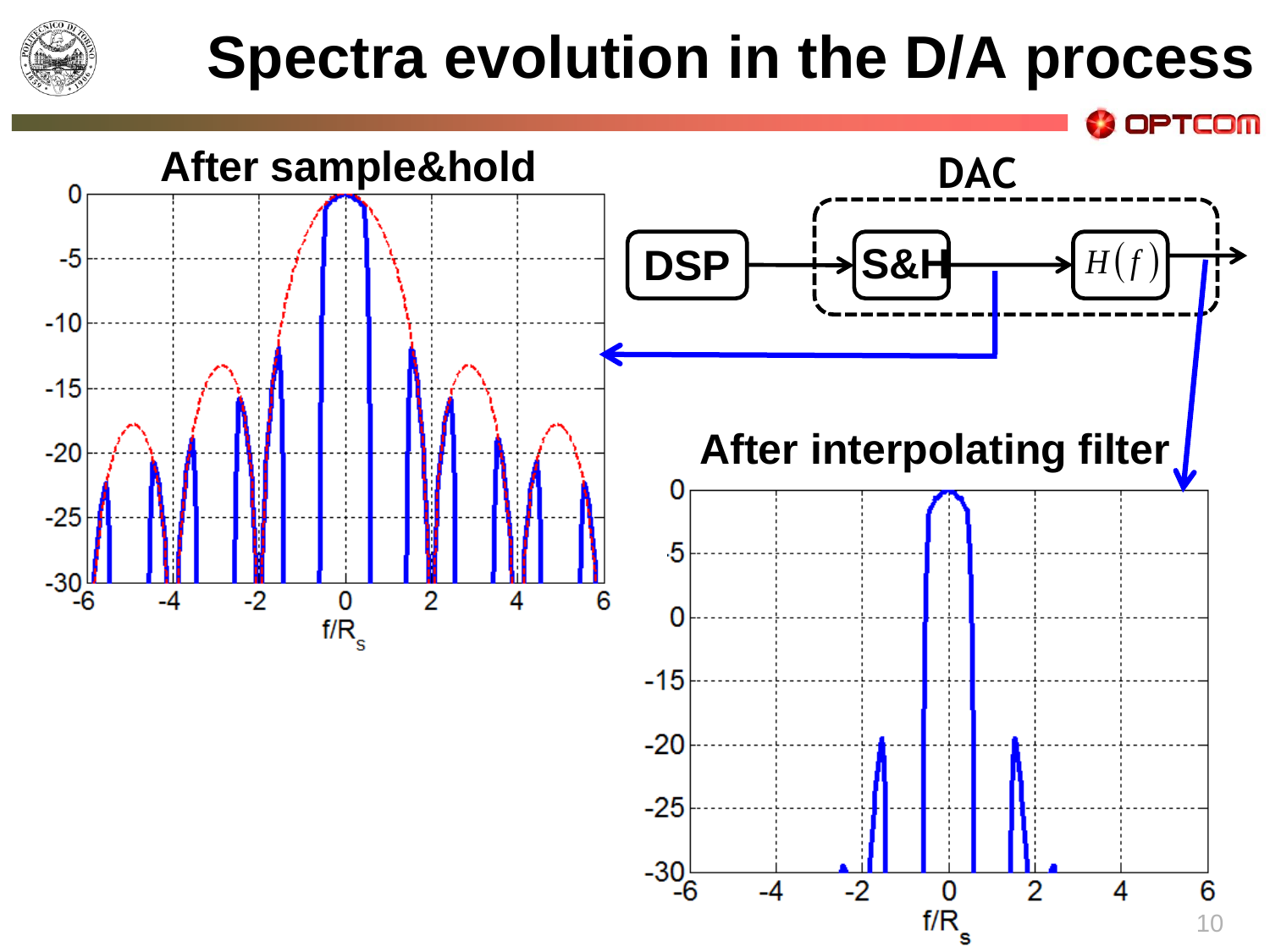

### **ISI and aliasing (2 samples/symbol)**

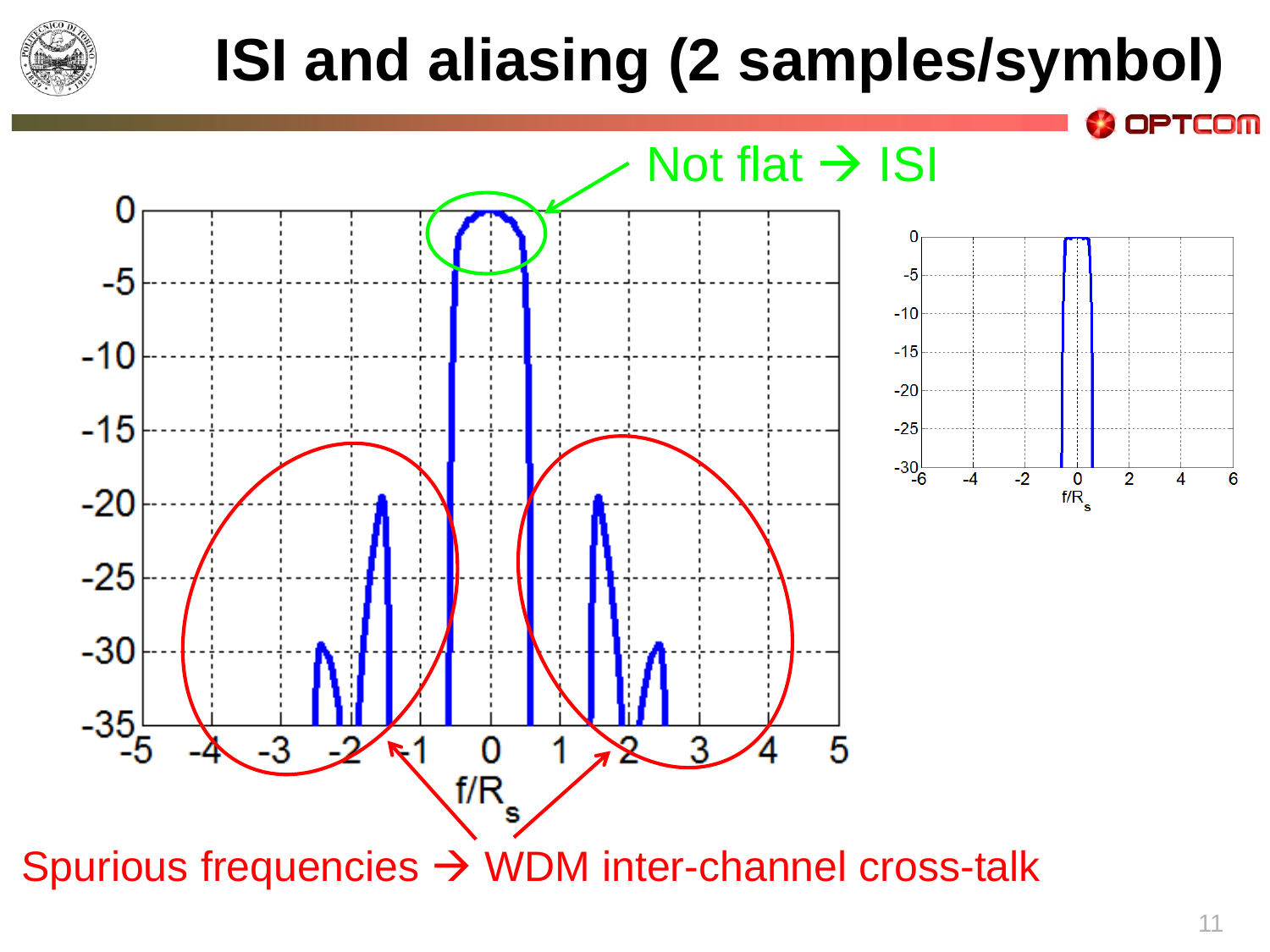

- ▶ 12-Gbaud PM-QPSK (or PM-16QAM) modulation format
- $\triangleright$  WDM signals with R<sub>s</sub> (or 1.1 R<sub>s</sub>) spacing
- ▶ DAC characteristics (Tektronix AWG 7000):
	- $\rightarrow$  24 Gsamples/s  $\rightarrow$  2 samples/symbol
	- bandwidth equal to 9.6 GHz  $(0.8 \, \text{R}_\text{s})$
	- ▶ 8 resolution bits
- ▶ The IQ modulator was biased in order to work in a quasilinear regime and a proper pre-enhancement was applied to the digital samples in order to compensate for both the interpolating filter and the S&H process.

OPTCOM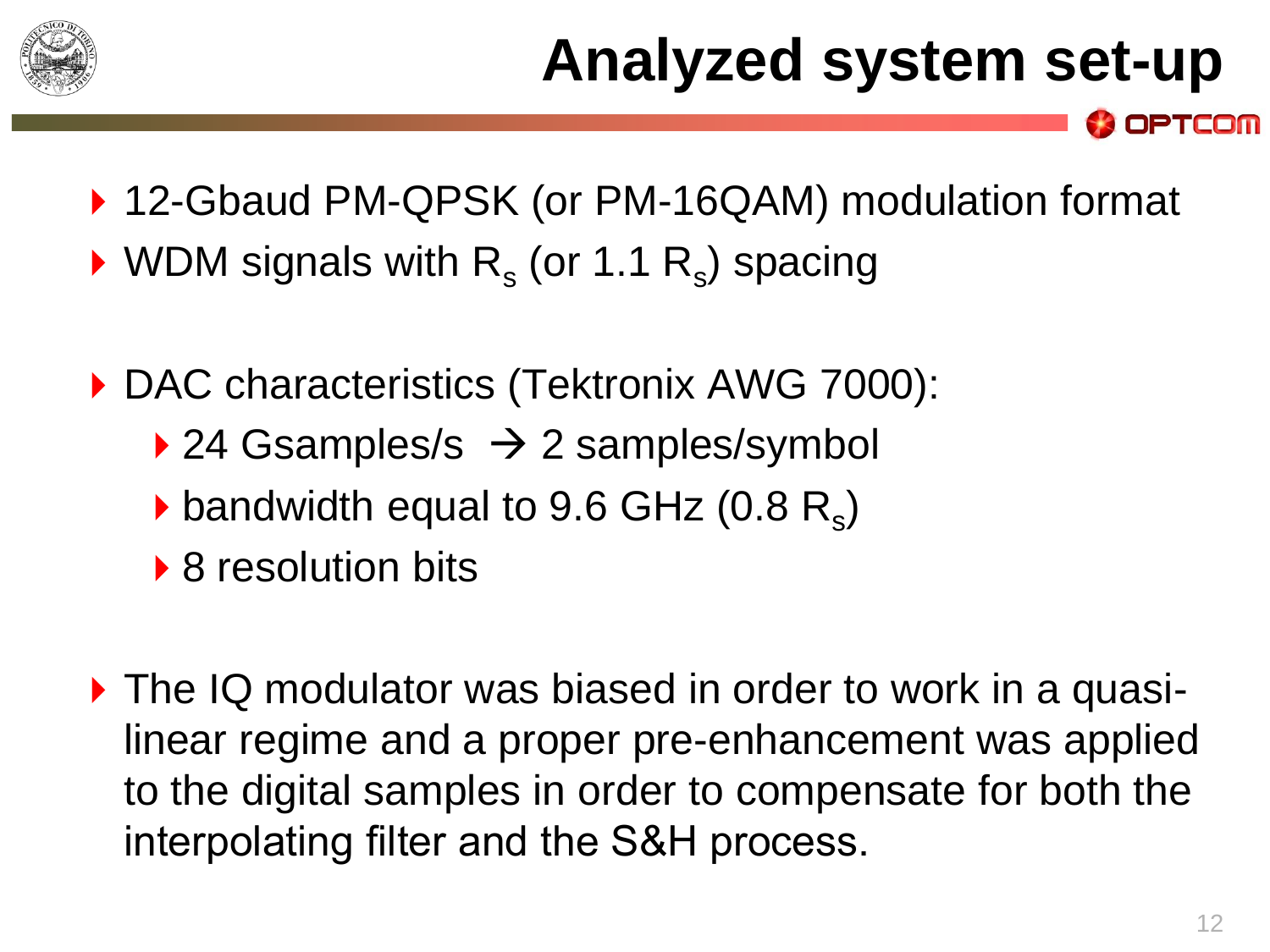

### **12-Gbaud PM-QPSK with f=R<sup>s</sup>**



- ▶ Optical filter: 4<sup>th</sup> order Supergaussian with optimized bandwidth (12 GHz)
- ▶ Digital spectra: square-root raised-cosine with roll-off 0.15

**OPTCOM**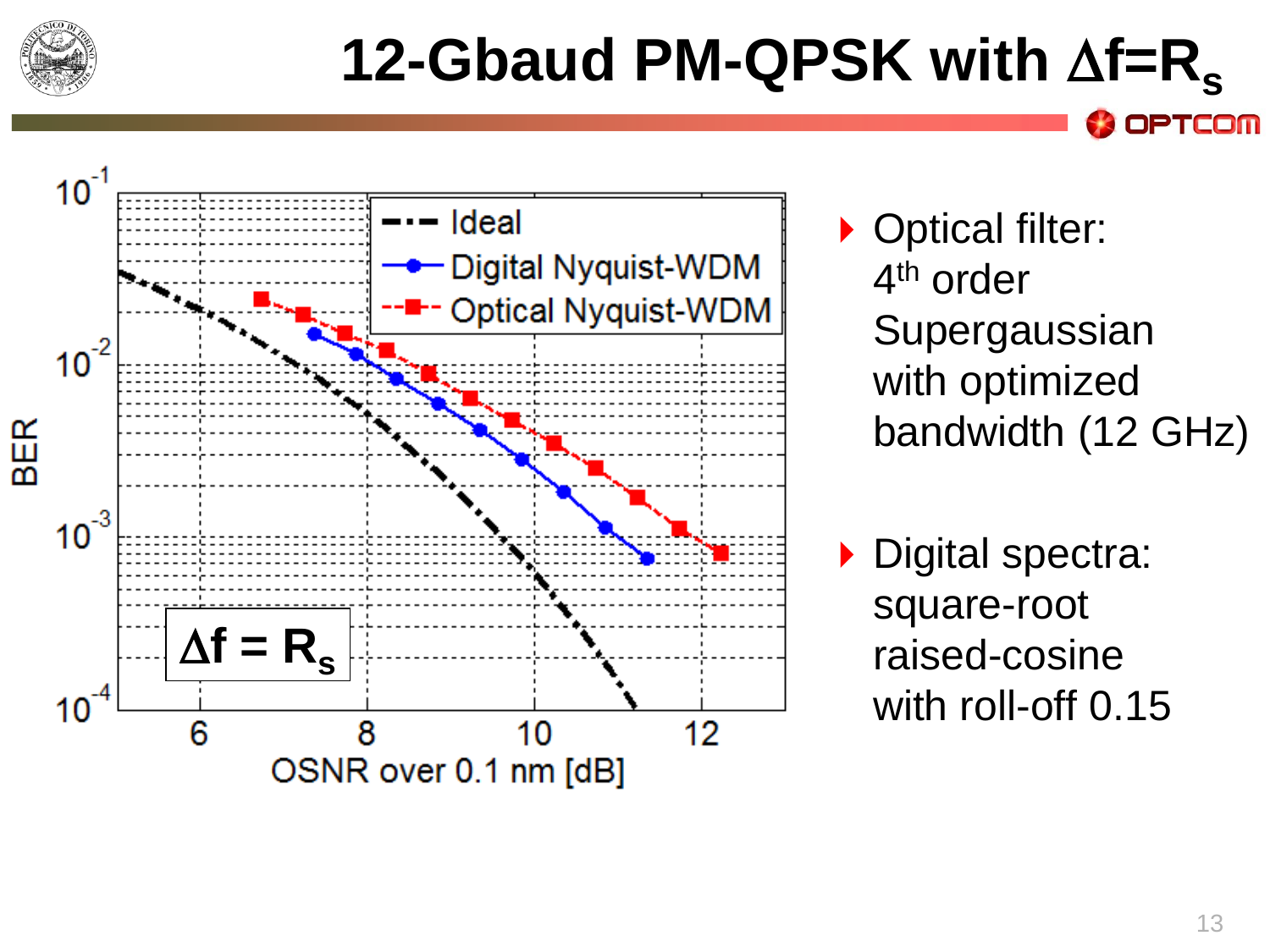

### **12-Gbaud PM-16QAM with**  $\Delta f=1.1 \cdot R_c$



- ▶ Optical filter: 4<sup>th</sup> order Supergaussian with optimized bandwidth (12 GHz)
- Digital spectra: square-root raised-cosine with roll-off 0.15

PTCOM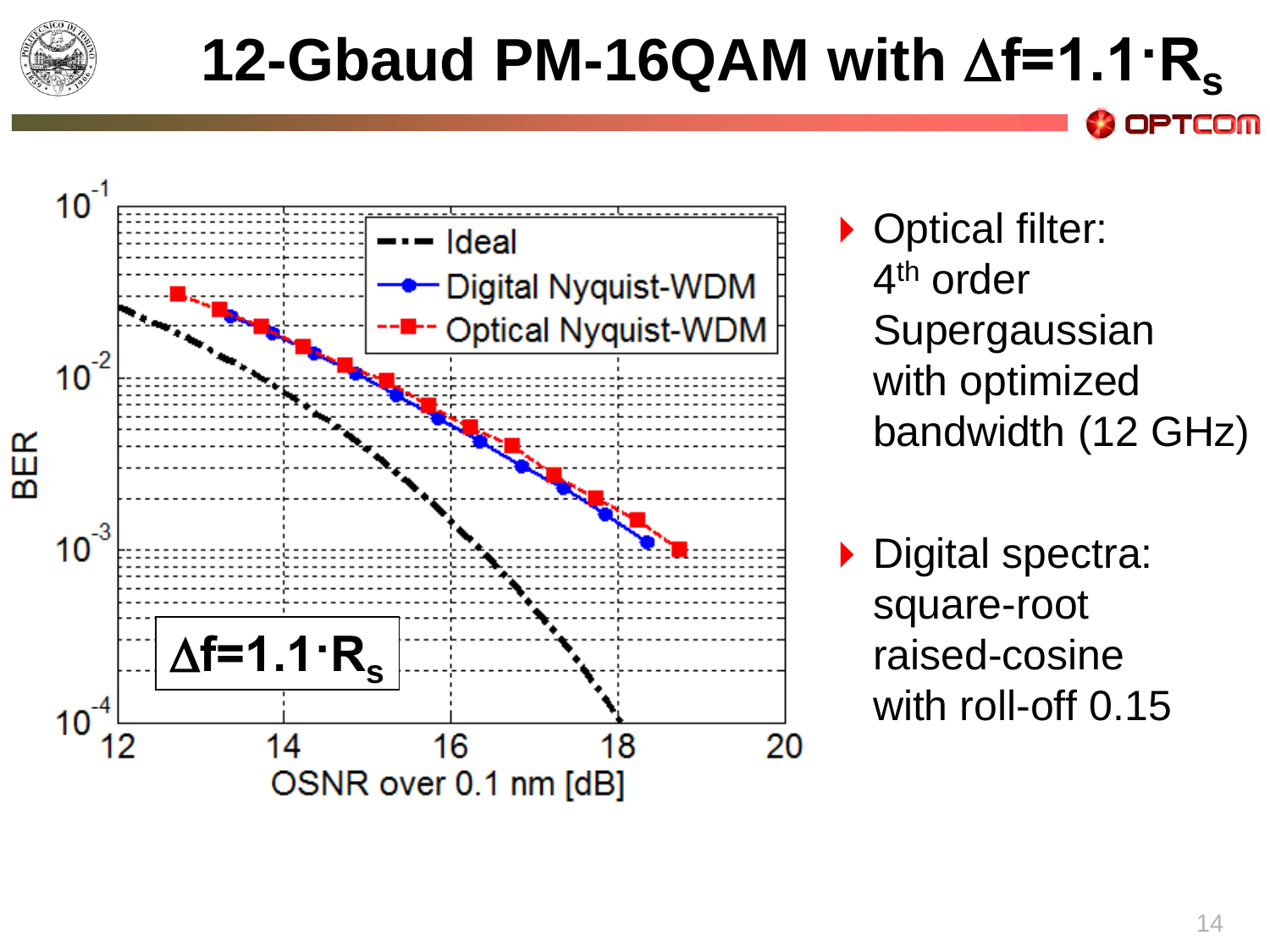

- **Conclusions** OPTCOM
- ▶ The generation of Nyquist pulses in the digital domain through digital-to-analog conversion overcomes the need for a steep optical filter at the Tx side, which has been identified as one of the major drawbacks of "Optical Nyquist-WDM" technique.
- ▶ Preliminary results achieved using state-of-the-art DAC technology makes "Digital Nyquist-WDM" a promising technology for the generation of ultra-high spectral efficiency signals.